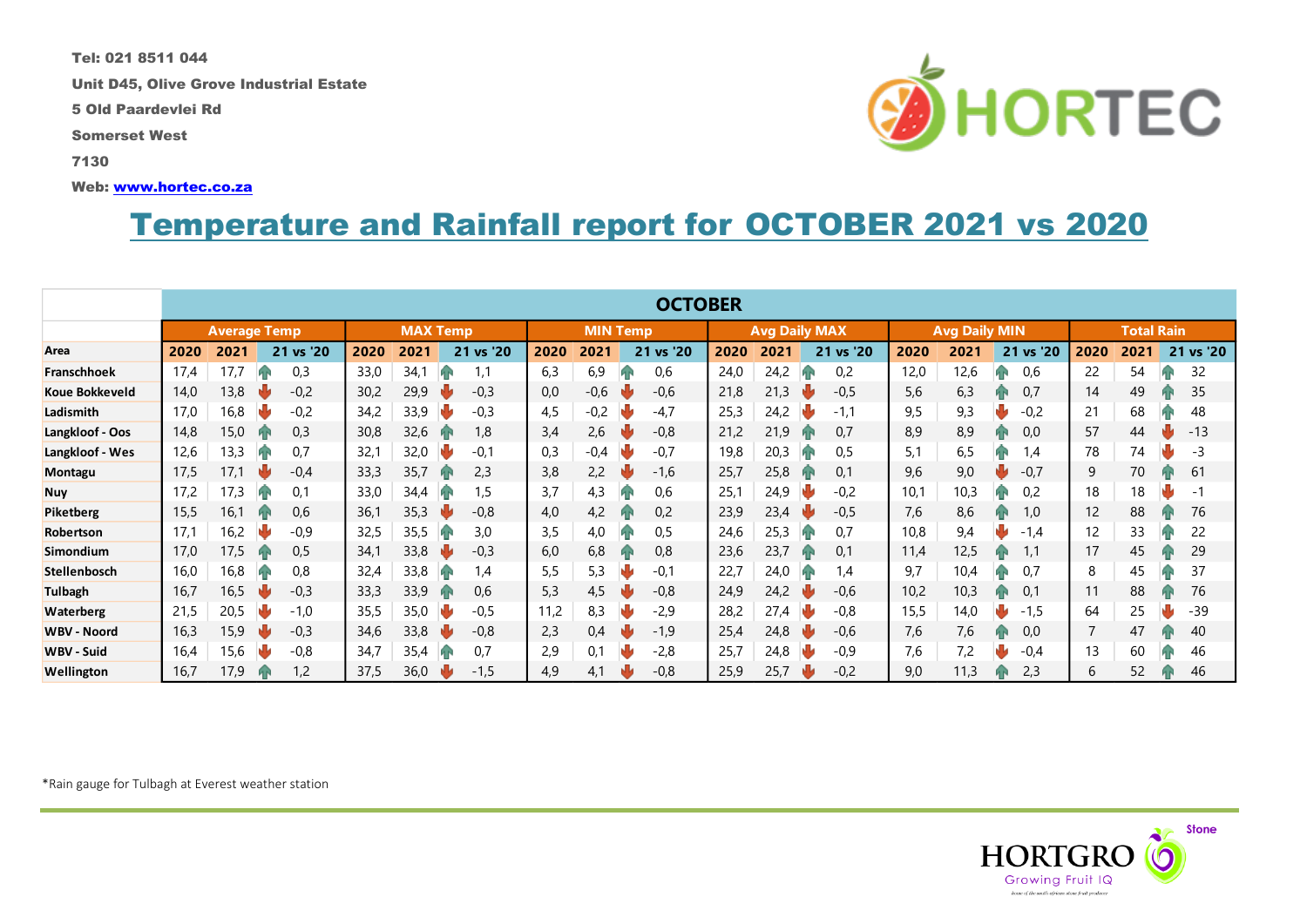## **Heat Units and Growing Degree Days - Oct 2021 vs 2020**

|                       |            | <b>OCT</b> |                                      | <b>OCT</b> |                  |                    |  |  |  |
|-----------------------|------------|------------|--------------------------------------|------------|------------------|--------------------|--|--|--|
| Area                  | GDD (2020) | GDD (2021) | GDD (20 vs 21)                       | HU (2020)  | <b>HU (2021)</b> | HU (20 vs 21)      |  |  |  |
| <b>Franschhoek</b>    | 247        | 260        | 13<br><b>FR</b>                      | 5544       | 5744             | 48<br>200          |  |  |  |
| <b>Koue Bokkeveld</b> | 116        | 118        | $\hat{\mathbf{T}}$<br>$\overline{2}$ | 3722       | 3595             | ₩<br>$-127$        |  |  |  |
| Ladismith             | 230        | 210        | ₩<br>$-21$                           | 5382       | 5340             | ₩<br>$-42$         |  |  |  |
| Langkloof - Oos       | 156        | 168        | $\mathbf{r}$<br>12                   | 3853       | 4101             | 42<br>247          |  |  |  |
| Langkloof - Wes       | 77         | 106        | ⇑<br>30                              | 2804       | 3314             | $\hat{P}$<br>510   |  |  |  |
| Montagu               | 238        | 229        | وآلج<br>-9                           | 5804       | 5623             | ₩<br>$-182$        |  |  |  |
| <b>Nuy</b>            | 236        | 237        | $\mathbf{r}$<br>$\mathbf{1}$         | 5475       | 5548             | $\mathbf{P}$<br>73 |  |  |  |
| <b>Piketberg</b>      | 179        | 186        | $\overline{7}$<br>42                 | 4411       | 4792             | 381<br>42          |  |  |  |
| Robertson             | 238        | 226        | U<br>$-12$                           | 5421       | 4741             | J<br>$-680$        |  |  |  |
| Simondium             | 232        | 251        | 19<br>42                             | 5250       | 5590             | 42<br>340          |  |  |  |
| <b>Stellenbosch</b>   | 192        | 225        | 33<br>42                             | 4620       | 5256             | 42<br>636          |  |  |  |
| <b>Tulbagh</b>        | 193        | 254        | 42<br>61                             | 4697       | 5636             | 42<br>939          |  |  |  |
| Waterberg             | 367        | 332        | J<br>$-36$                           | 8553       | 7795             | U<br>$-759$        |  |  |  |
| <b>WBV-Noord</b>      | 201        | 192        | J<br>-9                              | 5031       | 4899             | U<br>$-132$        |  |  |  |
| <b>WBV-Suid</b>       | 207        | 187        | J<br>$-20$                           | 5124       | 4719             | رال<br>$-405$      |  |  |  |
| Wellington            | 232        | 263        | 32<br>48                             | 5160       | 5959             | 799<br>P P         |  |  |  |

\*Temperatures for Tulbagh at Everest weather station